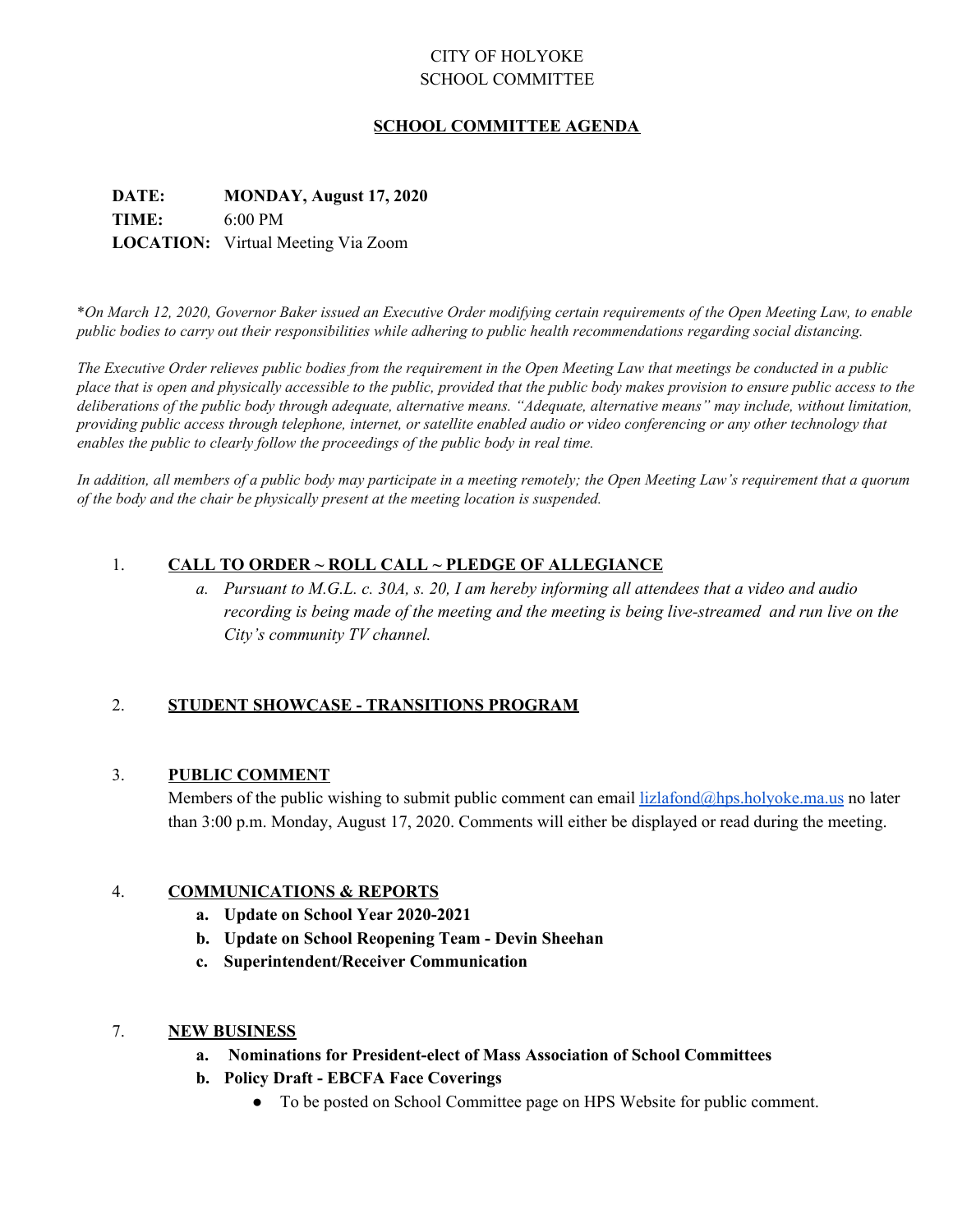## 8. **ONGOING BUSINESS**

#### **a. Policy Draft - ACAB Harassment**

#### 9. **ANNOUNCEMENTS**

The listing of matters are those reasonably anticipated by the Chair which may be discussed at the meeting. Not all items listed may in fact be discussed and other items not listed may also be brought up for discussion to the extent permitted by law.

\*The Holyoke Public Schools makes available a public discussion period for persons in the audience to address the Committee on specific agenda items. In order to hear as many speakers as possible, the Committee asks individuals to continue their remarks to two (2) minutes. Any person wishing to submit longer testimony should give copies to the Committee Secretary before the meeting so that it may be distributed to Committee members. The speaker can then summarize this testimony at the meeting within the two (2) minute time period. Persons wishing to speak should register with the Committee Secretary immediately before the meeting begins. Individuals who request specific items to be included on the Committee's agenda should mail a written request fifteen (15) days in advance of a Committee meeting date to Liz Lafond, in care of the Receiver's Office, 57 Suffolk Street, Holyoke, MA 01040.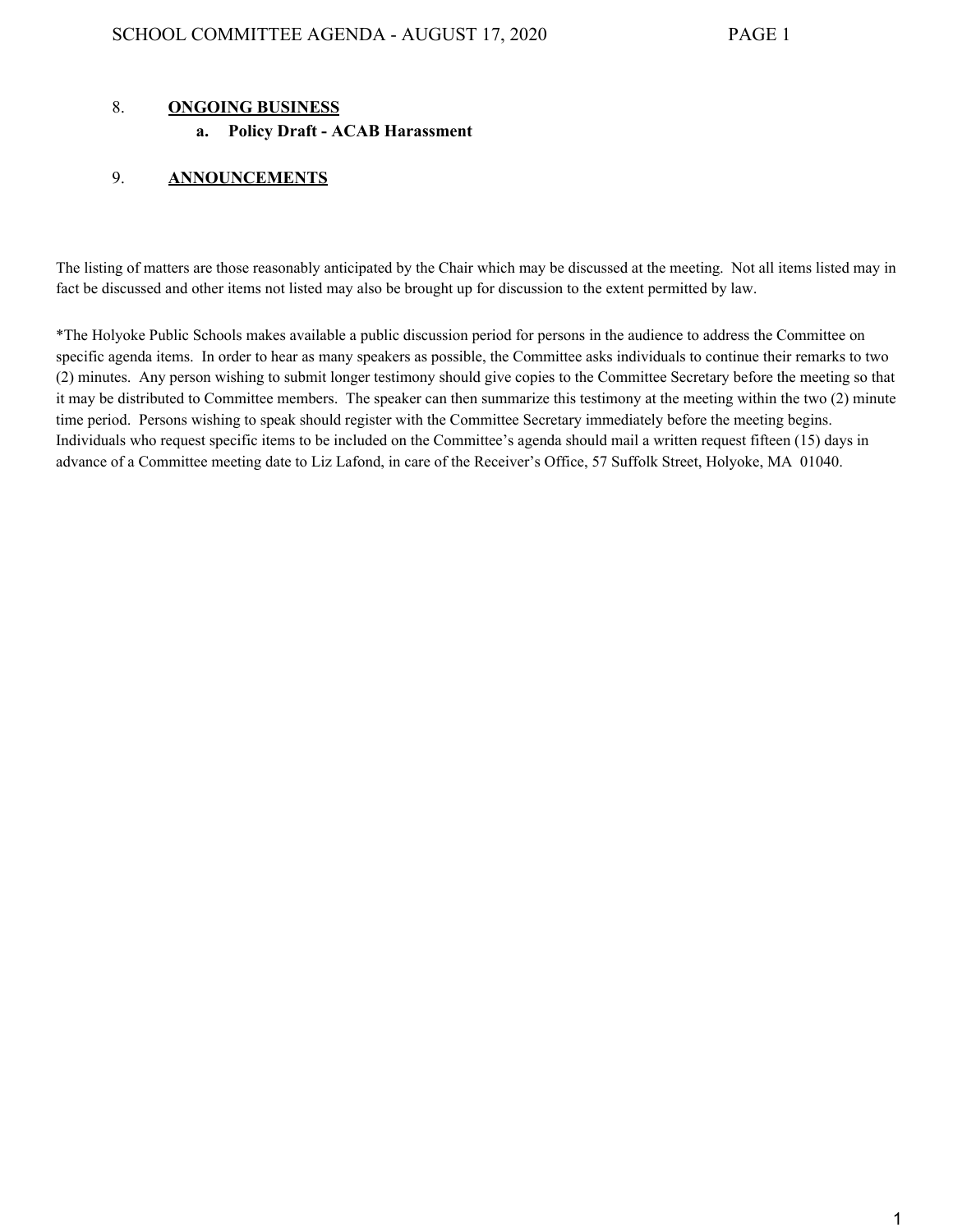# File: EBCFA

# **FACE COVERINGS**

The Holyoke District is committed to providing a safe environment as schools reopen during the COVID-19 pandemic. According to public health experts, one of the best ways to stop the spread of coronavirus and to keep members of our school community safe is the use of face masks or face coverings. Therefore, in accordance with guidance from the Center for Disease Control (CDC), the Department of Elementary and Secondary Education (DESE) and the Massachusetts Department of Public Health (DPH), the following requirements are in place until further notice.

A face covering that covers the nose and mouth must be worn by all individuals in school buildings, on school grounds and on school transportation, even when social distancing is observed. Exempted from this policy are students in Grade 1 and below.

Individuals may be excused from the requirement for the following list of reasons, per CDC guidance:

The individual:

- has trouble breathing;
- $\bullet$  is unconscious;
- in incapacitated;
- cannot remove the mask or face covering without assistance.

In addition, masks or face coverings will not be required for anyone who has a medical, behavioral or other challenge making it unsafe to wear a face mask or face covering. A written note from a physician is required for a requested exemption. Parents may not excuse their child from the face mask requirement by signing a waiver.

Additionally, face masks or face coverings will not be required when appropriate social distancing is enforced:

- during mask breaks;
- while eating or drinking;
- during physical education classes;
- $\bullet$  while outside

Exceptions to this policy under certain circumstances, such as for students with medical, behavioral or other challenges who are unable to wear masks, must be approved by the building principal in consultation with the school nurse or local Board of Health. Face shields or physical barriers may provide an alternative in some instances.

A student's mask or face covering is to be provided by the student's family. Staff members are responsible for providing their own face coverings. However, the district will supply disposable face covering for individuals who arrive at a building, or board school transportation, without one.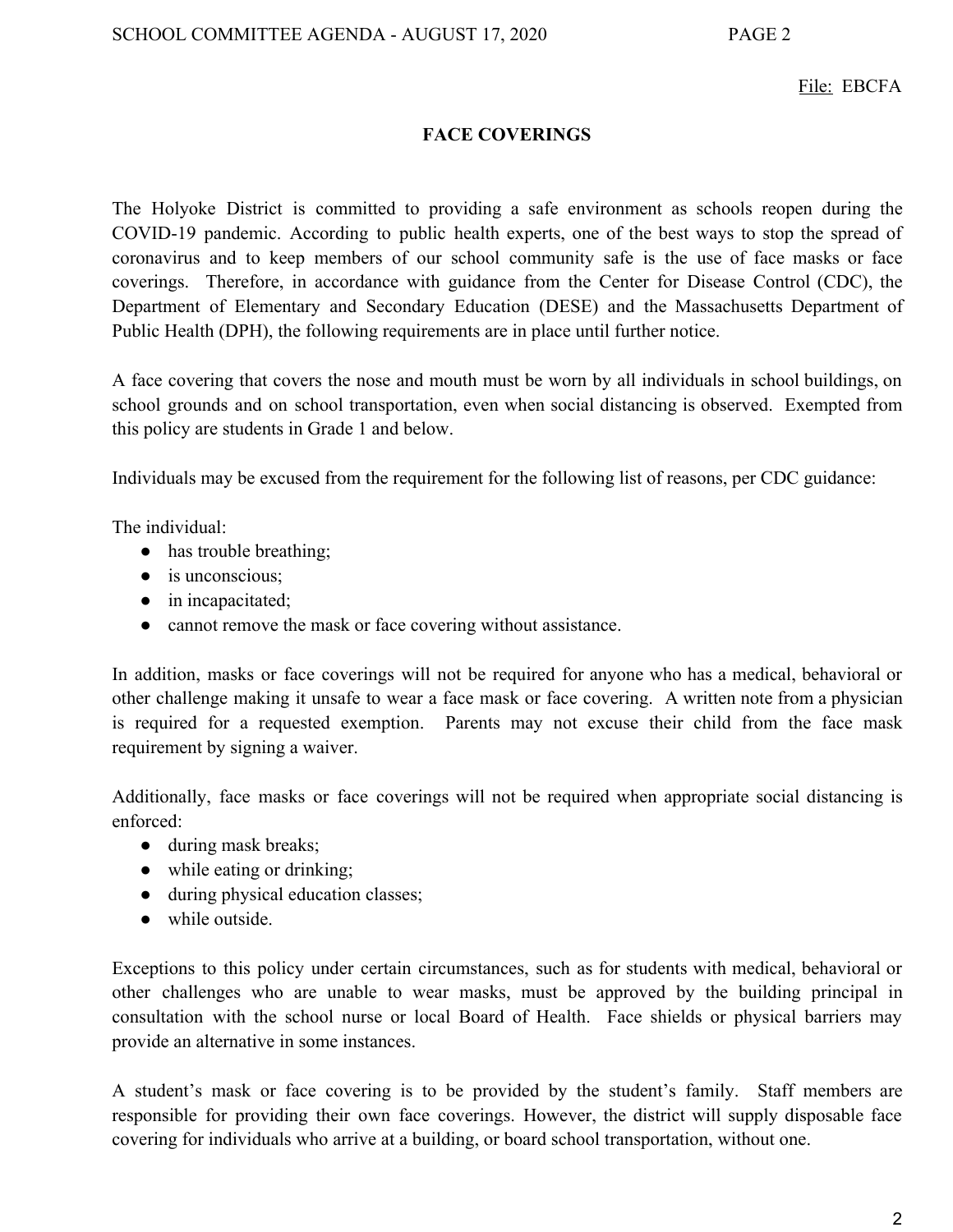If students are in violation of this policy, the building principal will consult with the parent/guardians to determine whether an exception is appropriate, or the student may be removed from the school building for in-person learning until such time as they can comply with the requirement or the requirement is lifted.

Violations of this policy by staff will be handled in the same manner as other violations of School Committee policy.

Visitors in violation of this policy will be denied entry to the school/district facility.

This policy will remain in place until rescinded by the School Committee.

| <b>LEGAL REF.:</b> | Commonwealth of Massachusetts, COVID-19 Order No. 31 -<br>https://www.mass.gov/doc/may-1-2020-masks-and-face-coverings/downlo<br><u>ad</u>                                                                                                                                                                                                                                                                  |
|--------------------|-------------------------------------------------------------------------------------------------------------------------------------------------------------------------------------------------------------------------------------------------------------------------------------------------------------------------------------------------------------------------------------------------------------|
| REFS.:             | Center for Disease Control and Prevention – Considerations for Wearing Masks -<br>https://www.cdc.gov/coronavirus/2019-ncov/prevent-getting-sick/cloth-fac<br>e-cover-guidance.html<br>Massachusetts Department of Elementary and Secondary Education – Reopening<br>Guidelines - http://www.doe.mass.edu/covid19/<br>Commonwealth of Massachusetts – Mask Up MA! –<br>https://www.mass.gov/news/mask-up-ma |

SOURCE: MASC – August 2020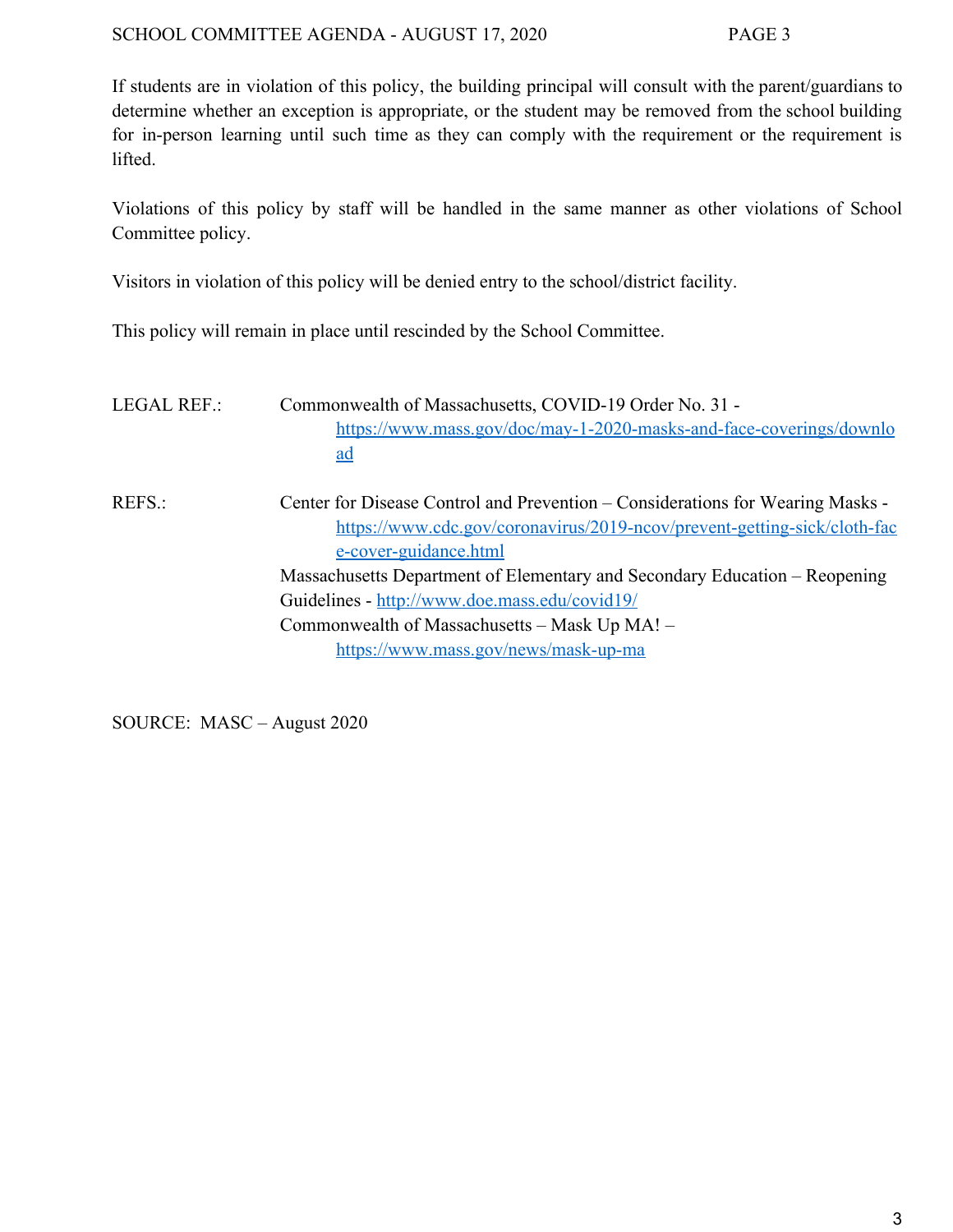# File: ACAB

# **HARASSMENT**

Harassment of students by other students, employees, vendors and other 3<sup>rd</sup> parties will not be tolerated in the Holyoke Public Schools. The alleged harassment must involve conduct that occurred within the school's own program or activity, such as whether the harassment occurred at a location or under circumstances where the school owned, or substantially controlled the premises, exercised oversight, supervision or discipline over the location or participants, or funded, sponsored, promoted or endorsed the event where the alleged harassment occurred, against a person in the United States. This policy is in effect while students are on school grounds, School District property or property within the jurisdiction of the School District, school buses, or attending or engaging in school sponsored activities.

Harassment prohibited by the District includes, but is not limited to, harassment on the basis of race, sex, gender identity, creed, color, national origin, sexual orientation, religion, marital status or disability. Students whose behavior is found to be in violation of this policy will be subject to disciplinary action up to and including suspension or expulsion pursuant to disciplinary codes. Employees who have been found to violate this policy will be subject to discipline up to and including, termination of employment, subject to contractual disciplinary obligations.

**Employee-to-Student Harassment** means conduct of a written, verbal or physical nature that is designed to embarrass distress, agitate, disturb or trouble students when:

- Submission to such conduct is made either explicitly or implicitly a term or condition of a student's education or of a student's participation in school programs or activities; or
- Submission to or rejection of such conduct by a student is used as the basis for decisions affecting the student.

**Student- to-Student Harassment** means conduct of a written, verbal, or physical nature that is designed to embarrass, distress, agitate, disturb or trouble students, when:

> ● Such conduct has the purpose or effect of unreasonably interfering with a student's performance or creating an intimidating or hostile learning environment.

Harassment as described above may include, but is not limited to:

- Written, verbal, or physical (including texting, blogging, or other technological methods) harassment or abuse;
- Repeated remarks of a demeaning nature;
- Implied or explicit threats concerning one's grades, achievements, or other school matter.
- Demeaning jokes, stories, or activities directed at the student.

By law, what constitutes harassment is determined from the perspective of a reasonable person with the characteristic on which the harassment is based. Individuals should consider how their words and actions might reasonably be viewed by others.

The District will promptly and reasonably investigate allegations of harassment through designation of Title IX Coordinator or building based employees, who may include principals or their designees. The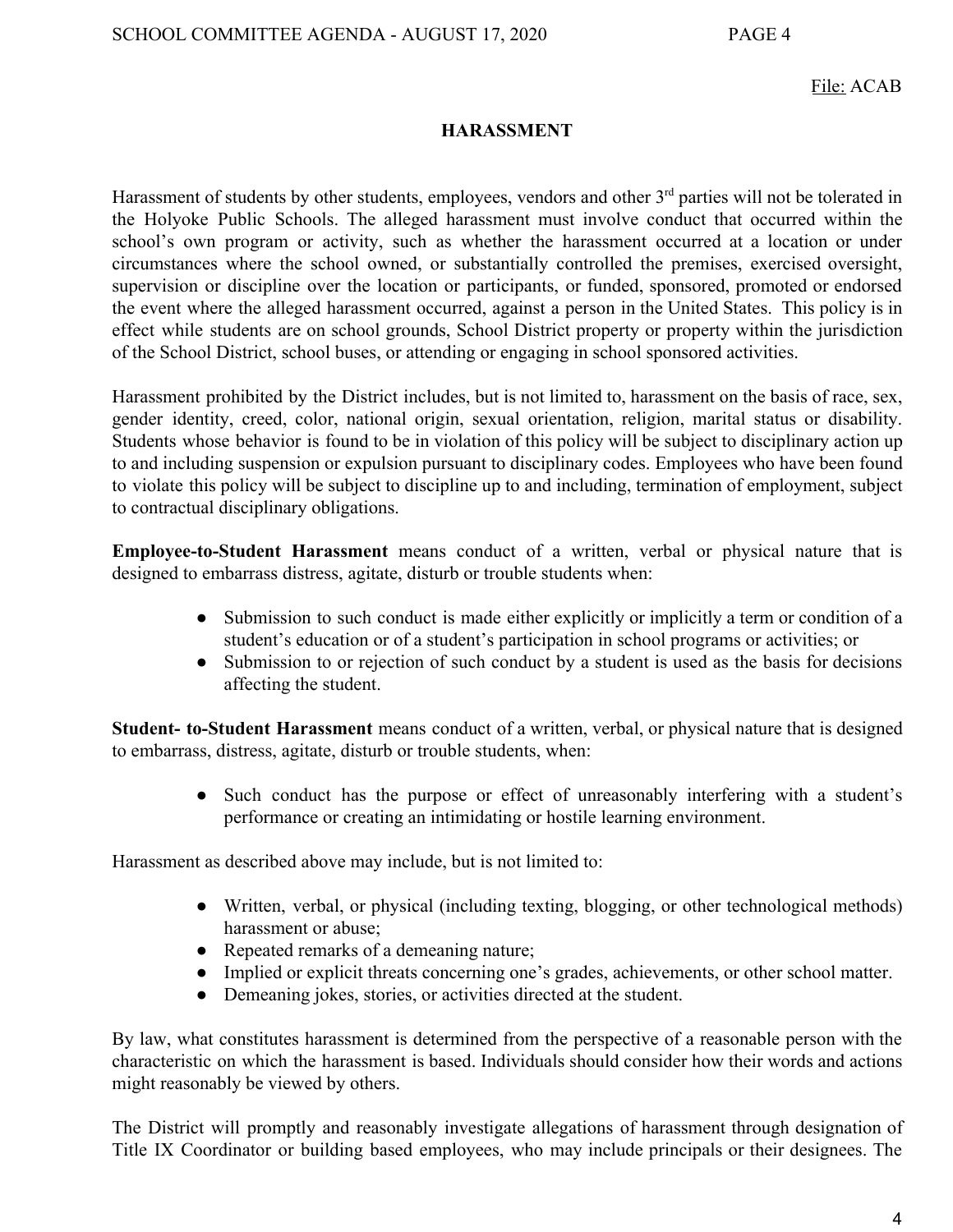superintendent will recommend, in consultation with the principals, opportunities to the designated recipients for appropriate training.

**Sexual harassment** is unwelcome conduct of a sexual nature. The definition includes unwelcome conduct on the basis of sex that is so severe, pervasive, and objectively offensive that it effectively denies a person equal access to the school's education program or activity, it also includes unwelcome sexual advances, requests for sexual favors, and other verbal, nonverbal, or physical conduct of a sexual nature. Sexual harassment includes conduct by an employee conditioning an educational benefit or service upon a person's participation in unwelcome sexual conduct, often called quid pro quo harassment and, sexual assault as the Federal Clery Act defines that crime. Sexual violence is a form of sexual harassment. Sexual violence, as the Office of Civil Rights (OCR) uses the term, refers to physical sexual acts perpetrated against a person's will or where a person is incapable of giving consent (e.g., due to the student's age or use of drugs or alcohol, or because an intellectual or other disability prevents the student from having the capacity to give consent). A number of different acts fall into the category of sexual violence, including rape, sexual assault, sexual battery, sexual abuse and sexual coercion. Massachusetts General Laws Ch. 119, Section 51 A, requires that public schools report cases of suspected child abuse, immediately orally and file a report within 48 hours detailing the suspected abuse to the Department of Children and Families. For the category of sexual violence, in addition to Section 51A referrals these offences and any other serious matters shall be referred to local law enforcement. Schools must treat seriously all reports of sexual harassment that meet the definition of sexual harassment and the conditions of actual notice and jurisdiction as noted above. Holding a school liable under Title IX can occur only when the school knows of sexual harassment allegations and responds in a way that is deliberately indifferent (clearly unreasonable in light of known circumstance).

While it is not possible to list all those additional circumstances that may constitute sexual harassment, the following are some examples of conduct, which if unwelcome, may constitute sexual harassment, depending on the totality of the circumstances, including the severity of the conduct and its pervasiveness:

- Unwelcome sexual advances—whether they involve physical touching or not;
- Sexual epithets, jokes, written or oral references to sexual conduct, gossip regarding one's sex life; comment on an individual's body, comment about an individual's sexual activity, deficiencies, or prowess;
- Displaying sexually suggestive objects, pictures, cartoons;
- Unwelcome leering, whistling, brushing against the body, sexual gestures, suggestive or insulting comments;
- Inquiries into one's sexual experiences; and,
- Discussion of one's sexual activities.

The legal definition of sexual harassment is broad and in addition to the above examples, other sexually oriented conduct, whether it is intended or not, that is unwelcome and has the effect of creating an environment that is hostile, offensive, intimidating, to male, female, or gender non-conforming students or employees may also constitute sexual harassment.

Because the District takes allegations of harassment, including sexual harassment, seriously, we will respond promptly to complaints of harassment including sexual harassment, and following an investigation where it is determined that such inappropriate conduct has occurred, we will act promptly to eliminate the conduct and impose corrective action as is necessary, including disciplinary action where appropriate.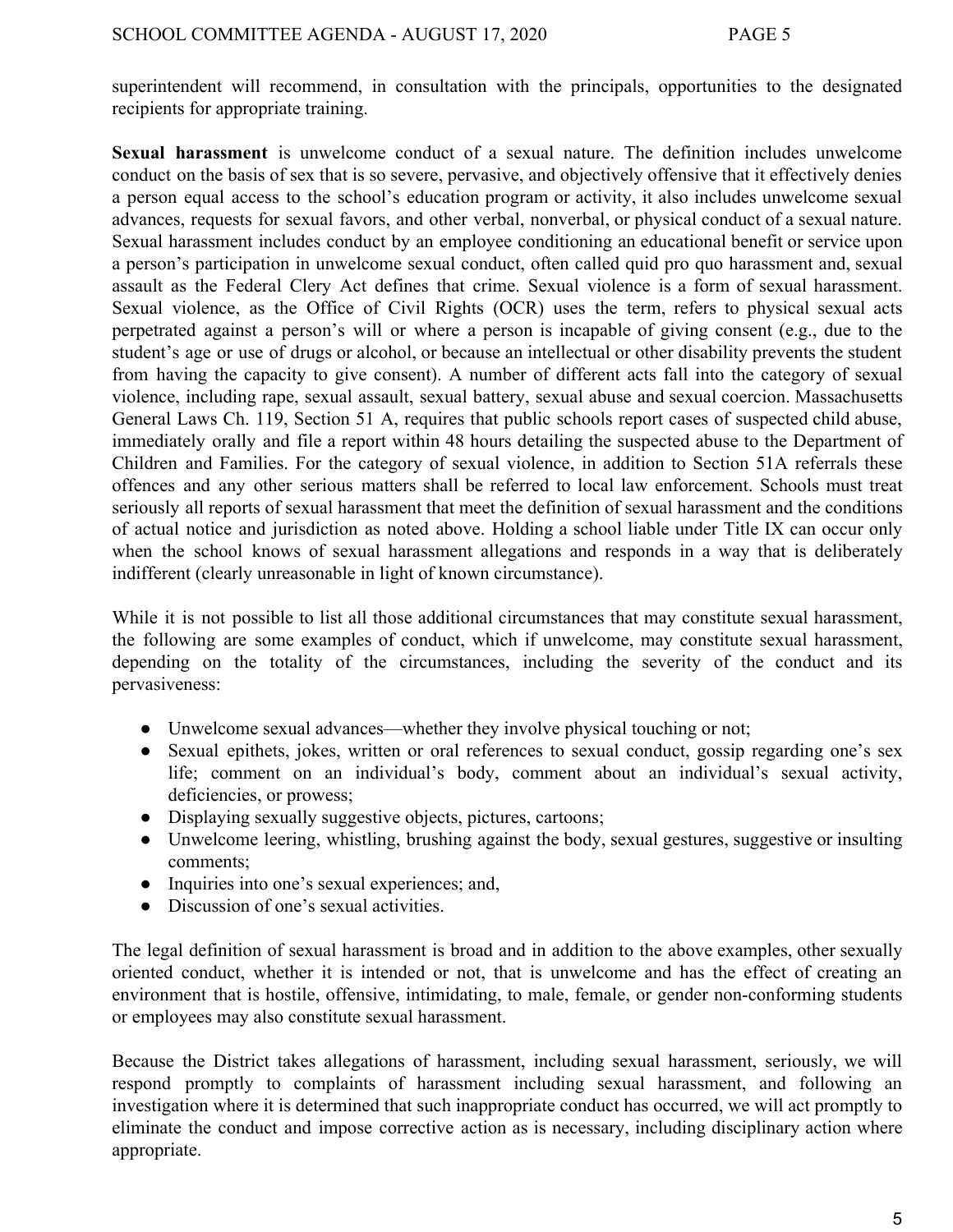Please note that while this policy sets forth our goals of promoting an environment that is free of harassment including sexual harassment, the policy is not designed or intended to limit our authority to discipline or take remedial action for conduct which we deem unacceptable, regardless of whether that conduct satisfies the definition of harassment or sexual harassment.

Retaliation against a complainant, because they have filed a harassment or sexual harassment complaint or assisted or participated in a harassment or sexual harassment investigation or proceeding, is also prohibited. A student or employee who is found to have retaliated against another in violation of this policy will be subject to disciplinary action up to and including student suspension and expulsion or employee termination.

The complainant does not have to be the person at whom the unwelcome sexual conduct is directed. The complainant, regardless of gender, may be a witness to and personally offended by such conduct.

# **NOTICE OF SEXUAL HARASSMENT**

The regulations require a school district to respond when the district has actual notice of sexual harassment. School districts have actual notice when an allegation is made known to any school employee. Schools must treat seriously all reports of sexual harassment that meet the definition of harassment and the conditions of actual notice and jurisdiction as noted whether or not the complainant files a formal complaint. Holding a school liable under Title IX can occur only when the school knows of sexual harassment allegations and responds in a way that is deliberately indifferent (clearly unreasonable in light of known circumstances). Schools are required to investigate every formal complaint and respond meaningfully to every known report of sexual harassment.

The regulation highlights the importance of supportive measures designed to preserve or restore access to the school's education program or activity, with or without a formal complaint. Where there has been a finding of responsibility, the regulation would require remedies designed to restore or preserve access to the school's education program or activity.

# **DUE PROCESS PROTECTIONS**

Due process protections include the following:

- 1) A presumption of innocence throughout the grievance process, with the burden of proof on the school;
- 2) A prohibition of the single investigator model, instead requiring a decision –maker separate from the Title IX Coordinator or investigator;
- 3) The clear and convincing evidence or preponderance of the evidence, subject to limitations;
- 4) The opportunity to test the credibility of parties and witnesses through cross examination, subject to "rape shield" protections;
- 5) Written notice of allegations and an equal opportunity to review the evidence;
- 6) Title IX Coordinators , investigators, and decision-makers must be free from bias or conflict of interest;
- 7) Equal opportunity for parties to appeal, where schools offer appeals;
- 8) Upon filing a formal complaint the school must give written notice to the parties containing sufficient details to permit a party to prepare for any initial interview and proceed with a factual investigation. For K-12 schools a hearing is optional but the parties must be allowed to submit written questions to challenge each other's credibility before the decision-maker makes a determination. After the investigation, a written determination must be sent to both parties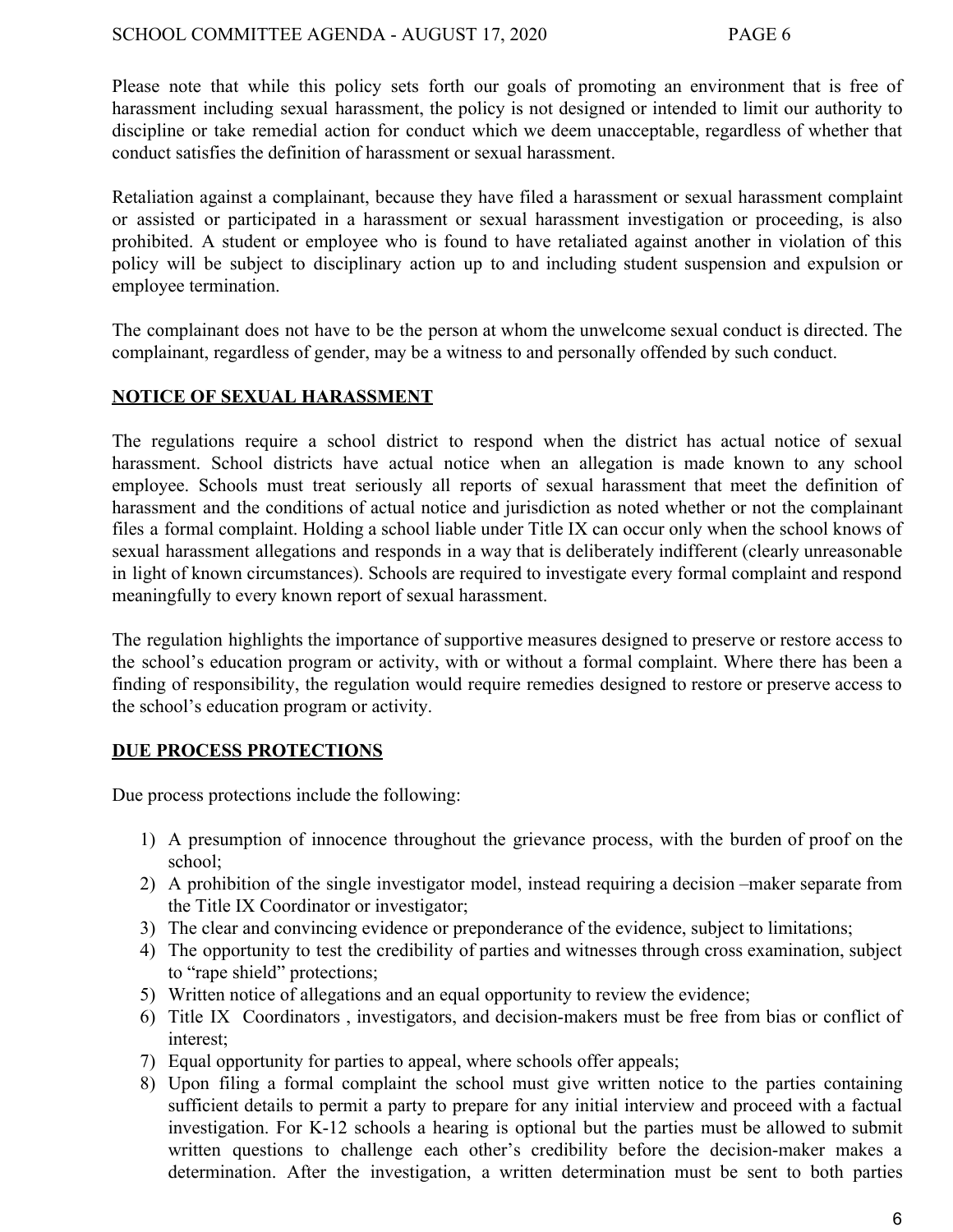explaining each allegation, whether the respondent is responsible or not responsible, including the facts and evidence on which the conclusion was based by applying either the preponderance of the evidence or the clear and convincing standard; however, a school can use the lower preponderance standards only if it uses that standard for conduct code violations that do not involve sexual harassment but carry the same maximum disciplinary sanction. As long as the process is voluntary for all parties, after being fully informed and written consent is provided by both parties, a school may facilitate informal resolution of a sexual complaint.

A district may establish an informal investigation process that may, upon the request of the complainant be followed by a formal process.

The Superintendent in consultation with the Title IX Coordinator shall designate the principal of each school in the district, or their designee (or some other appropriate employee(s)) as the initial entity to receive the sexual harassment complaint. Also, in a matter of sexual harassment, the district shall require that the Title IX Coordinator be informed, as soon as possible, of the filing of the complaint. Nothing in this policy shall prevent any person from reporting the prohibited conduct to someone other than those above designated complaint recipients. The investigating officer may receive the complaint orally or in writing, and the investigation shall be conducted in such a way as to maintain confidentiality to the extent practicable under the circumstances and in compliance with applicable law. The investigation will be prompt, thorough, and impartial, and will include, at least, a private interview with the person filing the complaint and with witnesses. Also, the alleged harasser will be interviewed. When the investigation is completed, the complaint recipient will, to the extent appropriate, inform the person filing the complaint and the person alleged to have committed the conduct of the results of that investigation.

# **RECORD KEEPING REQUIREMENTS**

Schools must create and maintain records documenting every Title IX sexual harassment complaint. This could include mediation, restorative justice, or other models of alternative dispute resolution. Schools must keep records regarding the school's response to every report of sexual harassment of which it becomes aware even if no formal complaint was filed, including documentation of supportive matters offered and implemented for the complainant.

This policy, or a summary thereof that contain the essential policy elements shall be distributed by the Holyoke School District to its students and employees and each parent or guardian shall sign that they have received and understand the policy.

# Title IX Coordinator

| Staff:    | Beth Gage, Chief of Human Resources - 413 534-2000 extension 1500      |
|-----------|------------------------------------------------------------------------|
| Students: | Sandra Donah, Director of Pupil Services - 413 534-2000 extension 1200 |

Schools:

Holyoke High School North Campus - Lori McKenna, Associate Principal - 413 534-2020 Holyoke High School Dean Campus - Alan Gates, Associate Principal - 413 534-2071 Donahue School - Marc Swygert, Principal - 413 534-2069 Kelly School - Luis Soria, Principal - 413 534-2078 Lawrence School - Catherine Hourihan, Principal - 413 534-2075 McMahon School - Rebecca Thompson, Principal - 413 534-2062 Metcalf School - Amy Burke, Principal - 413 534-2104 Morgan School - Stephen Moguel, Principal - 413 534-2083 Peck School - Sarita Graveline, Principal - 413 534-2040